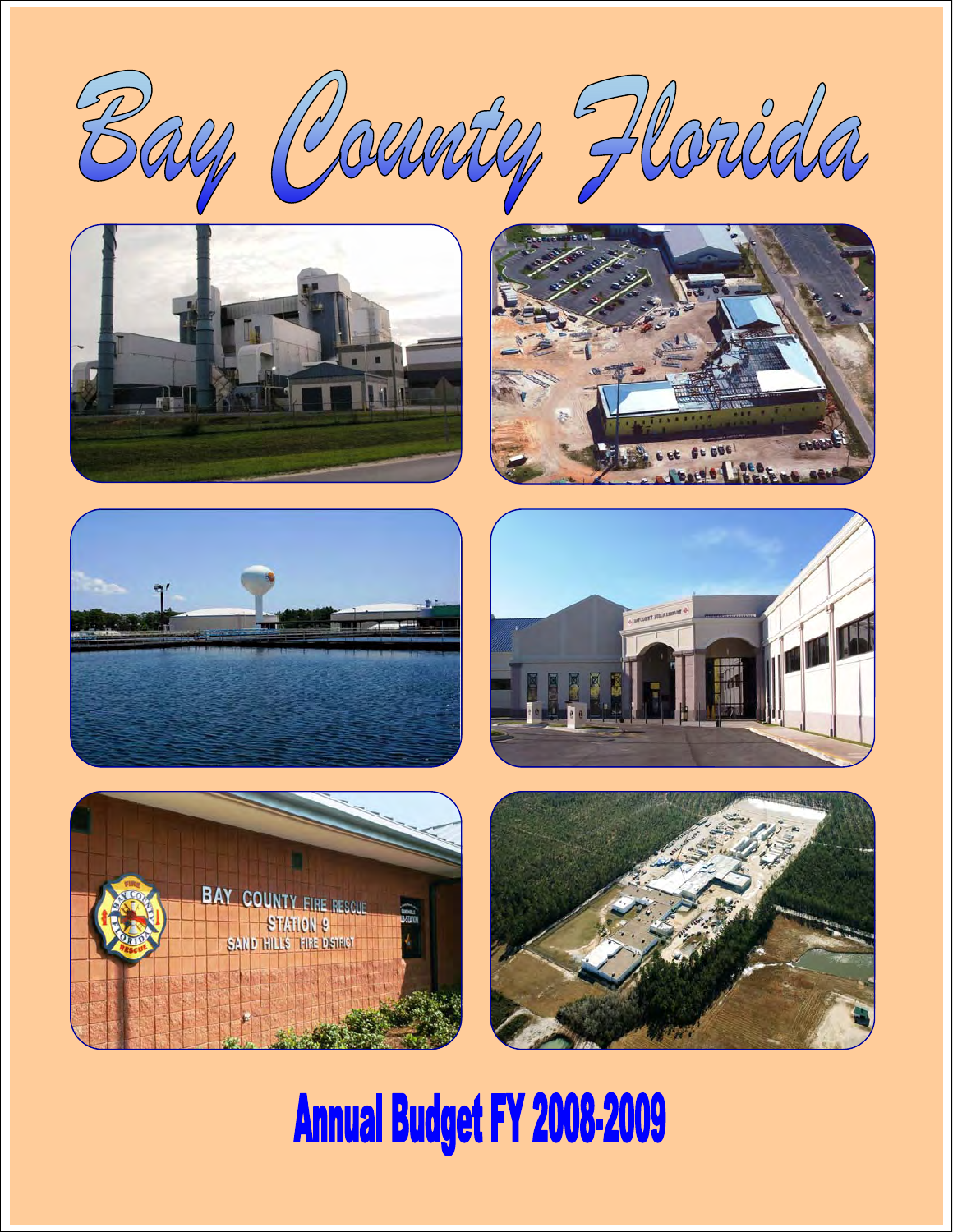### *On the Cover-Bay County Facilities*

*The Waste‐to‐Energy facility is responsible for the conversion of burnable municipal solid Waste into steam through the use of two rotation water‐wall cooled combustion boilers. The steam is forced through a turbine generator and 10 megawatts of electricity per hour are provided to the electrical grid for transmission to Gulf Power, a Southern Company subsidiary.* 

*The new Bay County Public Library located in Panama City houses more than 138,765 items. The improved facility is comprised of an Adult Services section, a Read Again Book Store (where items are donated and sold to the public), a Computer Lab, a Local History room, a Genealogy Room and an Imagination Station for the youth.*

*Construction of a new Administration Complex that will provide a meeting room, administrative offices for Board functions and space for three of the Constitutional offices ‐ Tax Collector, Property Appraiser and Supervisor of Elections.* 

*The Water Division procures treats and distributes drinking water on a wholesale basis to the municipalities and the two military installations located in Bay County, as well as the Bay County Industrial Park and the County's retail system in the unincorporated area.* 

*The Fire Services Division responds to various types of emergencies and hazards that may affect the citizens and visitors in the unincorporated areas of Bay County.* 

*The Bay County Jail located in Bay County, Florida is under the ownership of the Board of County Commissioners of Bay County, Florida, where the Sheriff serves as the County's Chief Correctional Officer.*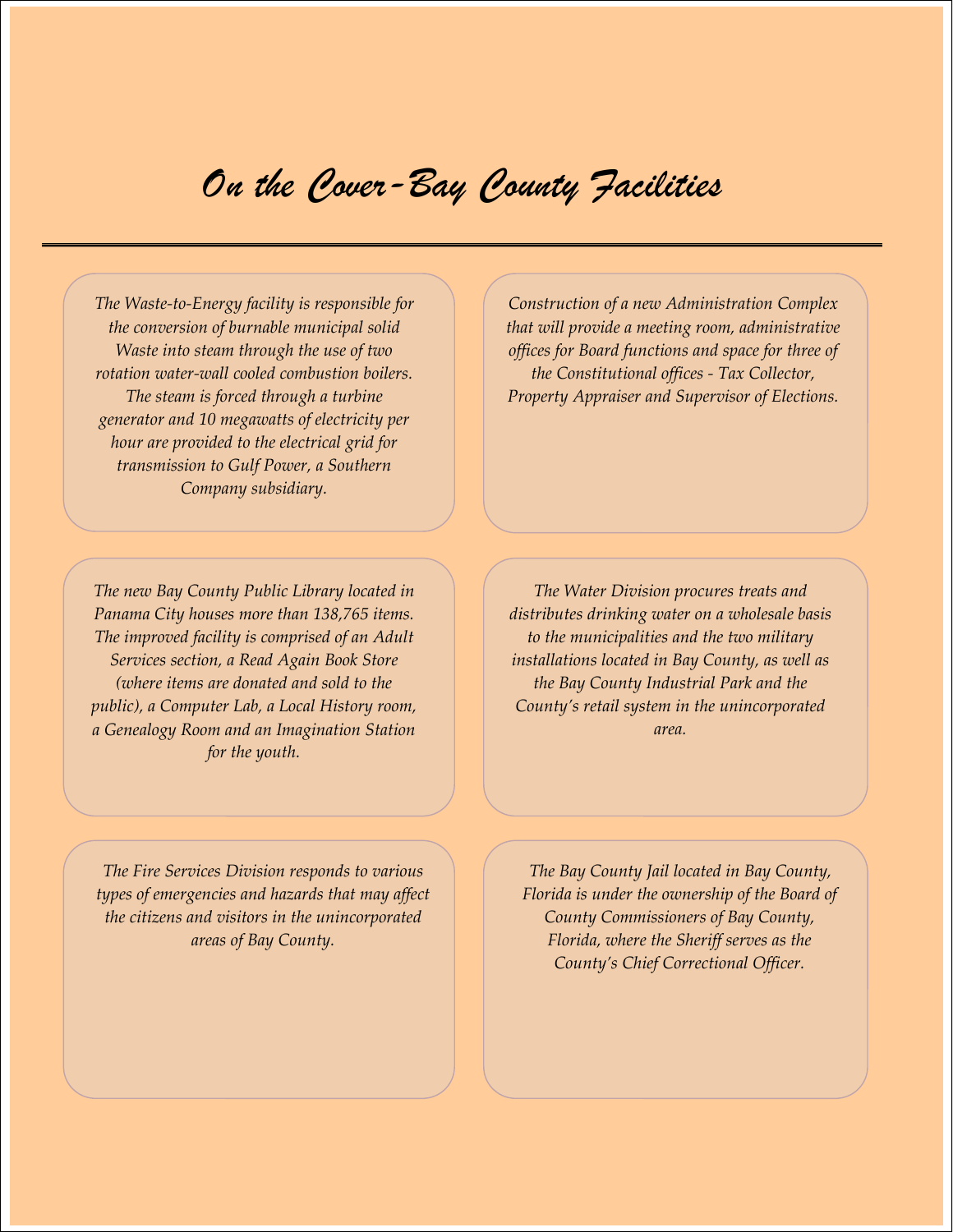

**Bay County Board of County Commissioners Fiscal Year October 1, 2008 ‐ September 30, 2009 Bay County, Florida**



Mike Nelson District 1



Chairman Jerry L. Girvin District 4



Vice-Chairman George B. Gainer District 2



William T. Dozier District 3



Mike Thomas District 5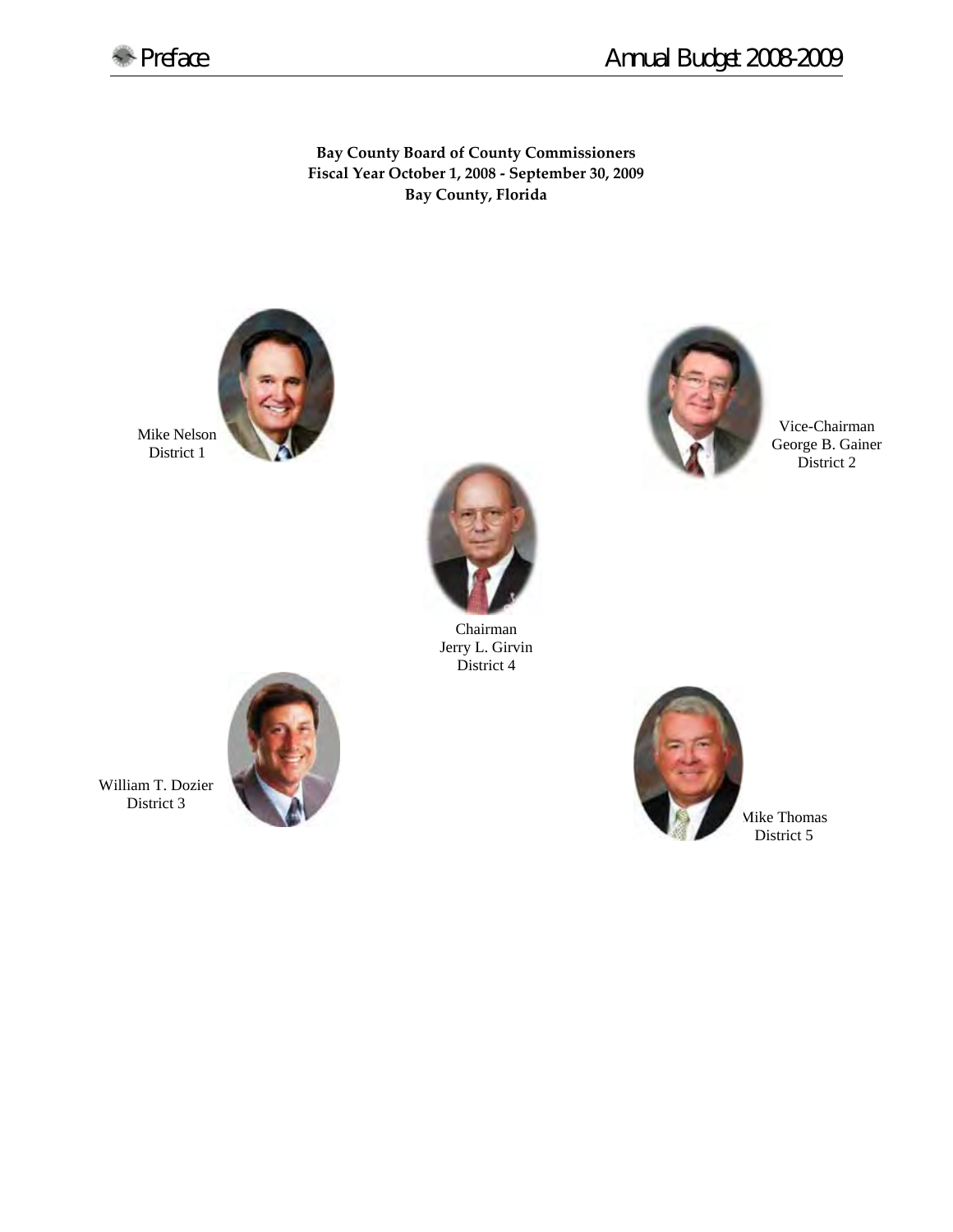#### **Constitutional Officers**

Harold Bazzel, Clerk of Circuit Court Mark Andersen, Supervisor of Elections Zane Spitzer, Property Appraiser Peggy Brannon, Tax Collector Frank McKeithen, Sheriff

#### **Appointed Official**

Edwin L. Smith, County Manager

#### **Administration**

Edwin L. Smith, County Manager Daniel Shaw, Assistant County Manager Robert Majka, Assistant County Manager Terrell K. Arline, County Attorney Johnathan A. Stukey, Budget Officer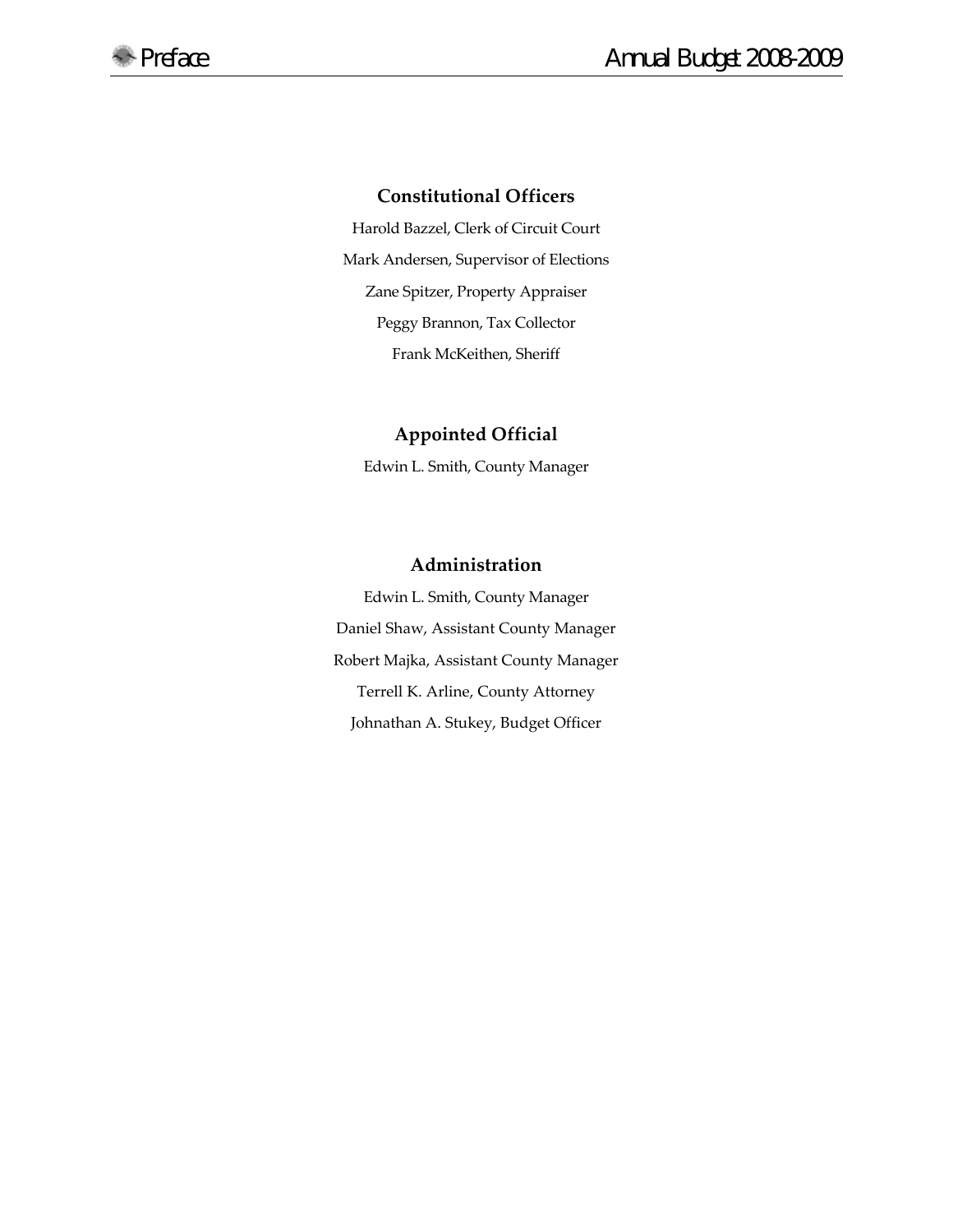#### **Document Preparation Team ‐ Budget Office**

Johnathan A. Stukey, Budget Officer Linda E. Morris, Assistant Budget Officer Sharon Lamb, Budget Analyst Sheila Faries, Contract Coordinator/Budget Technician Valerie Smith, Senior Staff Assistant

#### **Special Thanks**

All Departments, Divisions & Agencies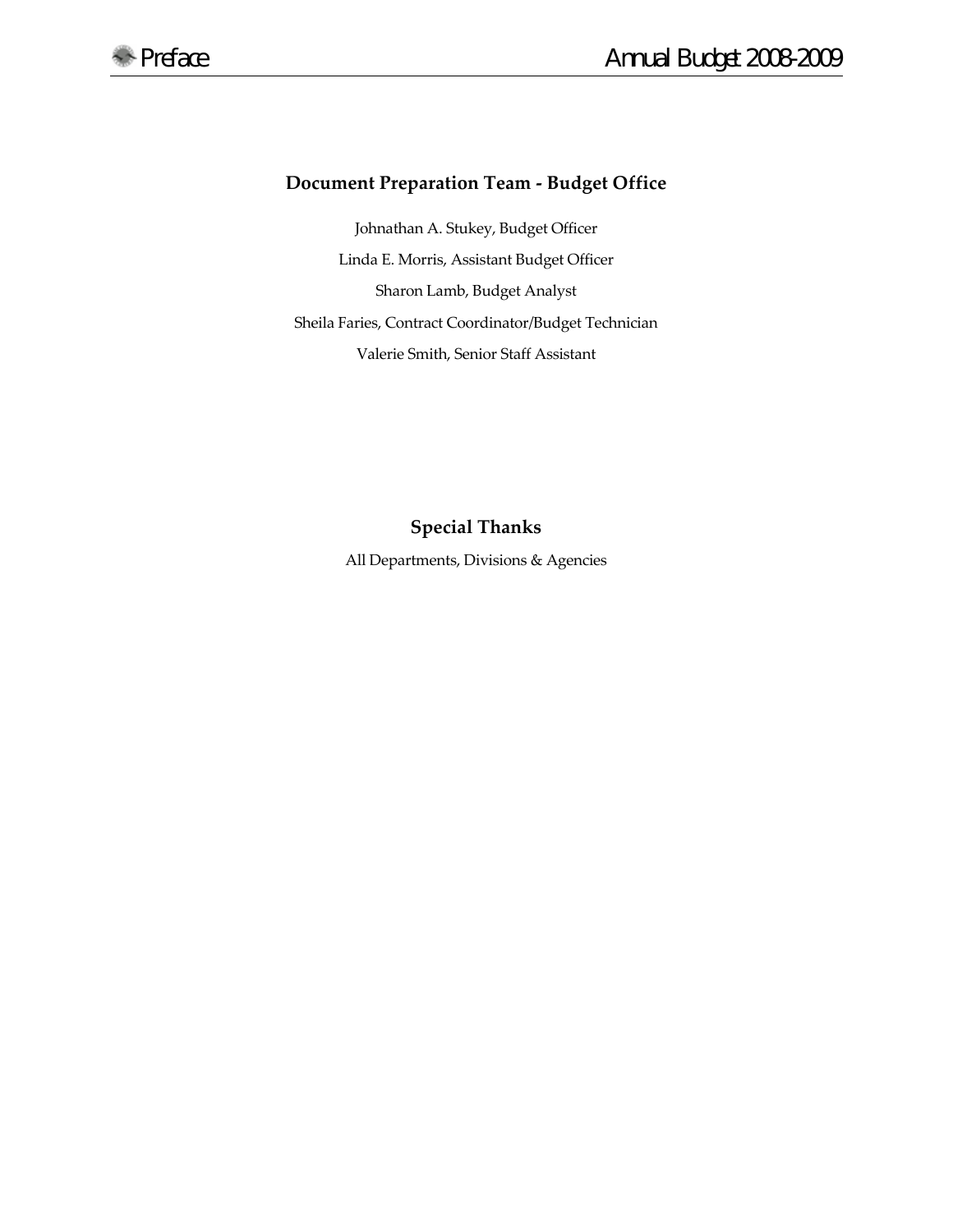

The Government Finance Officers Association of the United States and Canada (GFOA) presented an award of Distinguished Budget Presentation to the Bay County Board of County Commissioners for its annual budget for the fiscal year beginning October 1, 2007.

In order to receive this award, a governmental unit must publish a budget document that meets program criteria as a policy document, as an operations guide, as a financial plan and as a communication device.

The award is valid for a period of one year only. We believe our current budget continues to conform to program requirements, and we are submitting it to GFOA to determine its eligibility for another award.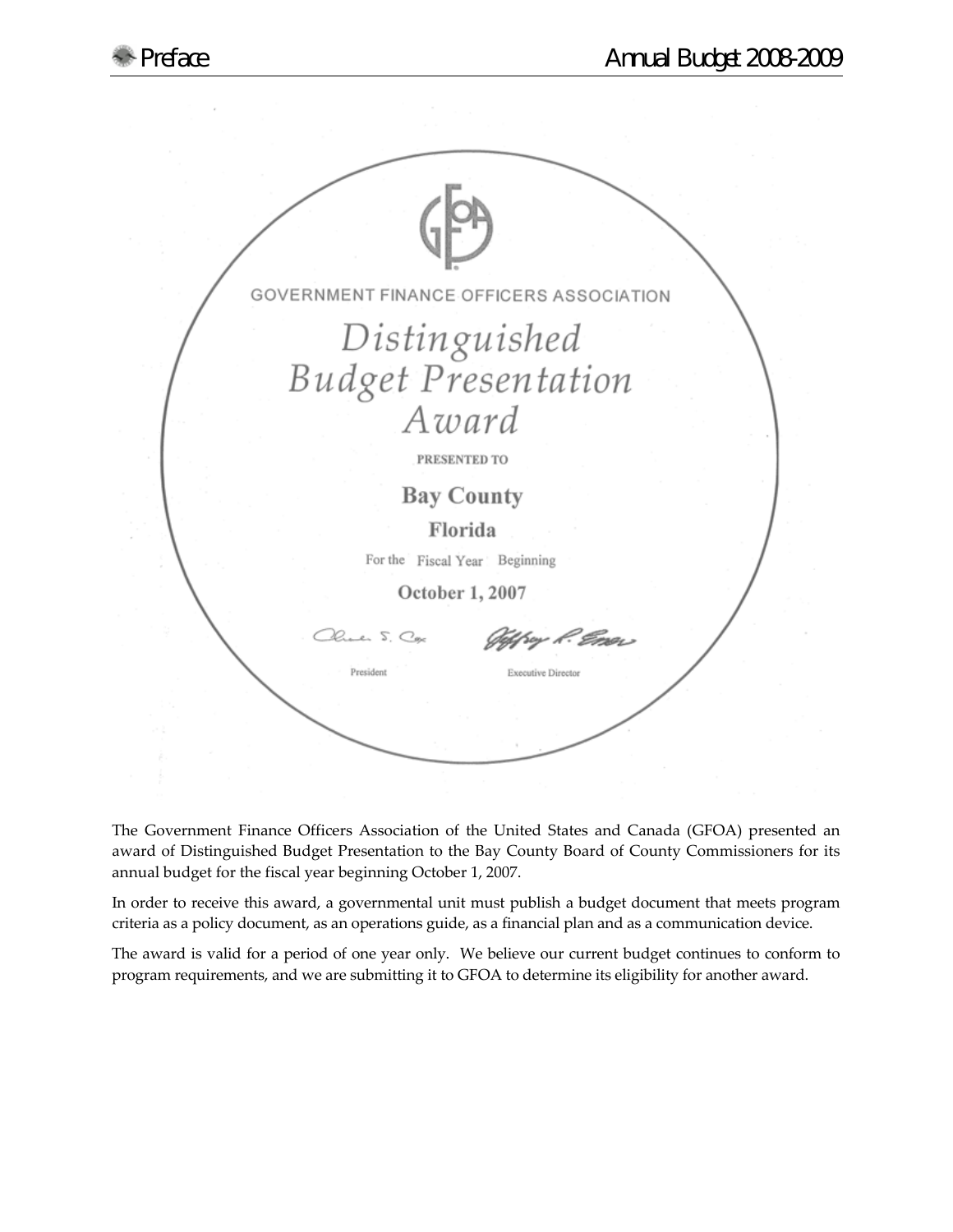#### **INTRODUCTION**

#### **BUDGETARY**

#### **GENERAL FUND**

| <b>Section A - General Fund</b> |  |
|---------------------------------|--|
|                                 |  |
|                                 |  |
|                                 |  |
|                                 |  |
|                                 |  |
|                                 |  |
|                                 |  |
|                                 |  |
|                                 |  |
|                                 |  |
|                                 |  |
|                                 |  |
|                                 |  |
|                                 |  |
|                                 |  |
|                                 |  |
|                                 |  |
|                                 |  |
|                                 |  |
|                                 |  |
|                                 |  |
|                                 |  |
|                                 |  |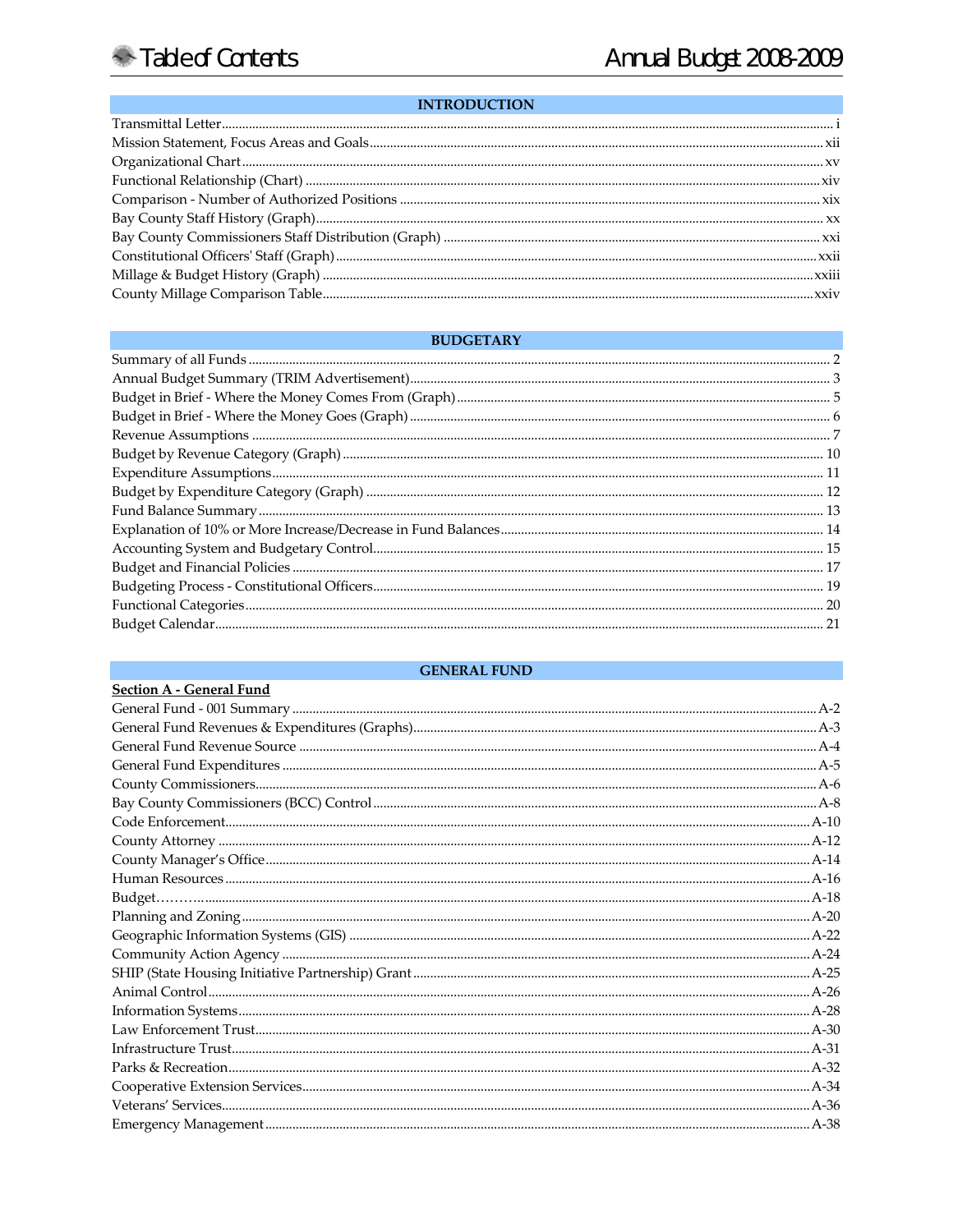| Emergency Assistance.                  |  |
|----------------------------------------|--|
| Budget Transfers / Refunds / Reserves. |  |

#### **Section B - Constitutionals**

#### **Section C - Court System**

#### **SPECIAL REVENUE FUNDS**

| Section D - Transportation |  |
|----------------------------|--|
|                            |  |
|                            |  |
|                            |  |
|                            |  |
|                            |  |
|                            |  |
|                            |  |
|                            |  |
|                            |  |
|                            |  |
|                            |  |
|                            |  |
|                            |  |
|                            |  |
|                            |  |
|                            |  |

#### **Section E - Stormwater**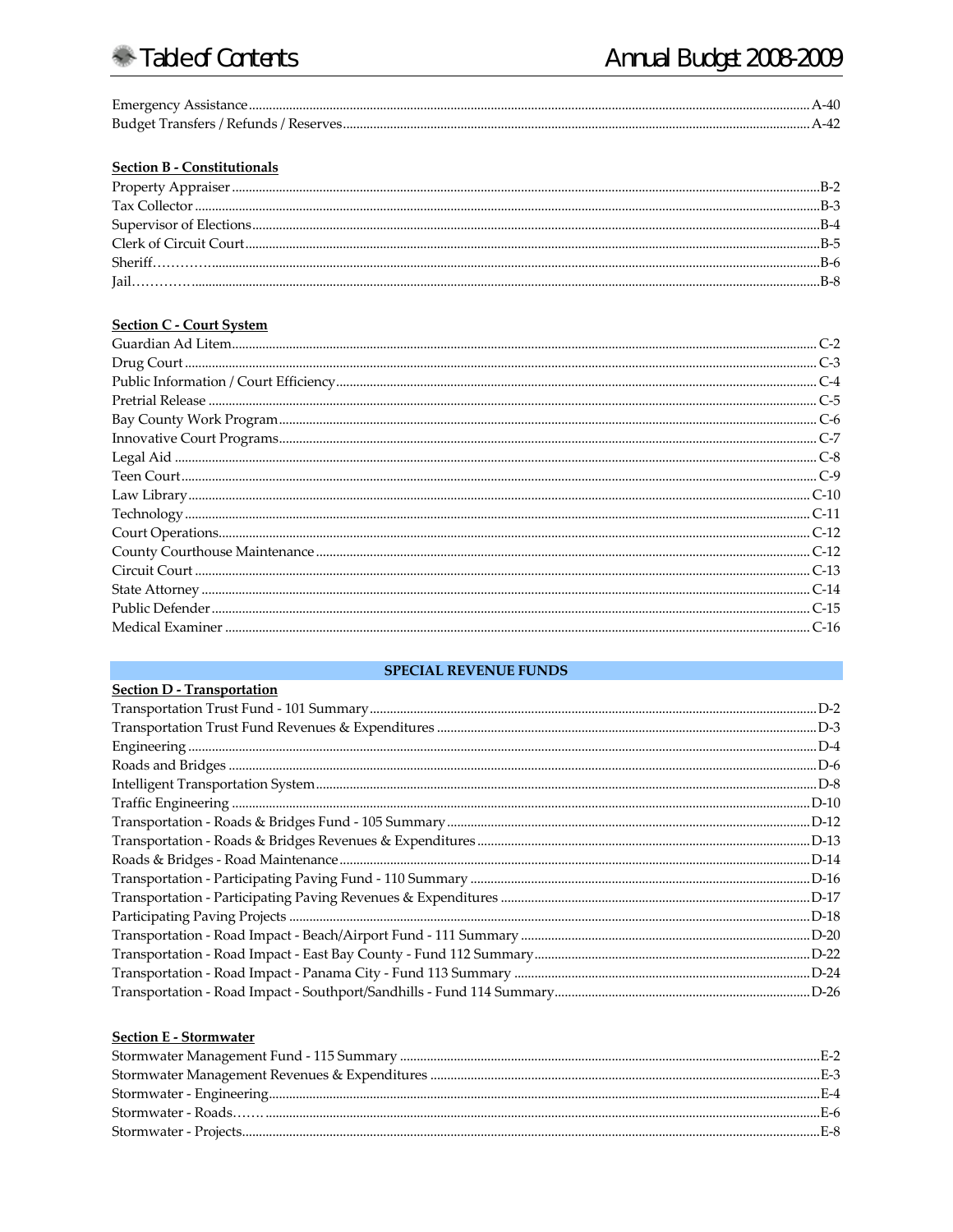#### **Section F - Library**

#### **Section G - Tourist Development**

#### **Section H - Public Safety**

#### **Section I - Mosquito Control**

#### **Section J - Fire Services**

#### **ENTERPRISE FUNDS**

| <b>Section K - Transportation</b> |  |
|-----------------------------------|--|
|                                   |  |
|                                   |  |
|                                   |  |
|                                   |  |
|                                   |  |
|                                   |  |
|                                   |  |

#### Section L - (MPAWTF) - Joint Venture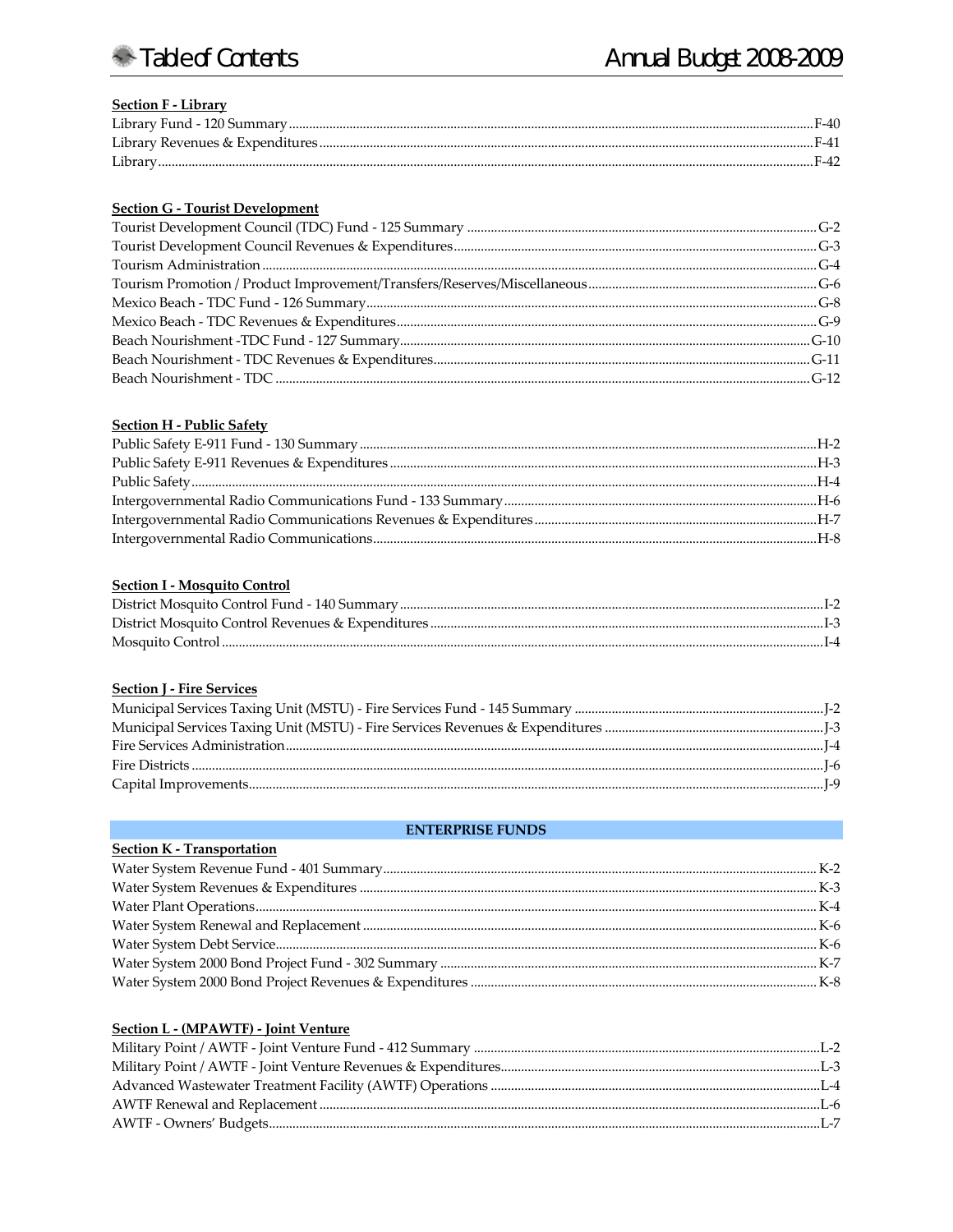#### Section M - Retail Water & Wastewater

#### **Section N - Industrial Waste**

#### Section O - Solid Waste

#### Section P - Builder's Services

#### **INTERNAL SERVICES FUND**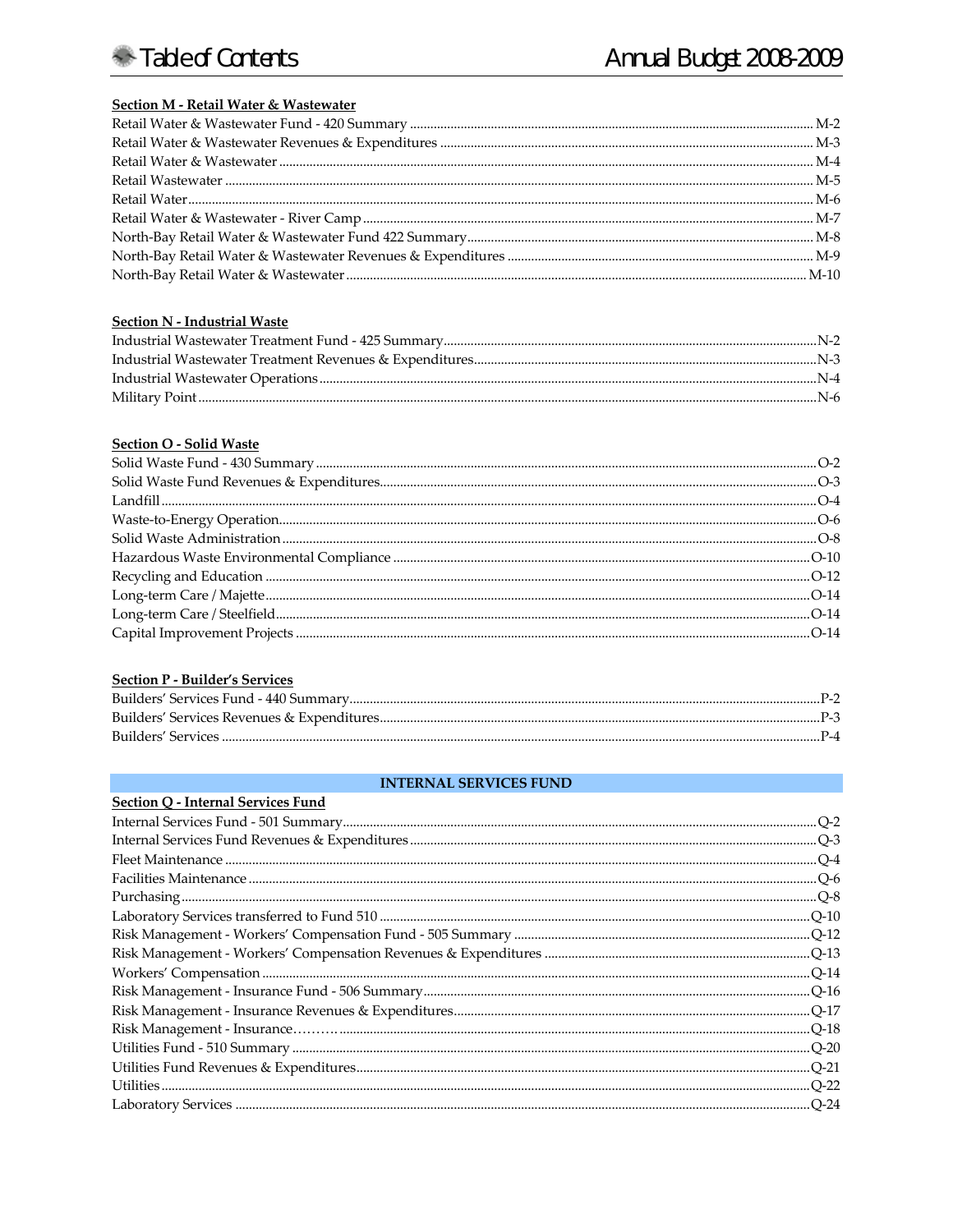#### **MISCELLANEOUS FUNDS**

| Section R - Miscellaneous Funds |  |
|---------------------------------|--|
|                                 |  |
|                                 |  |
|                                 |  |
|                                 |  |
|                                 |  |
|                                 |  |
|                                 |  |
|                                 |  |
|                                 |  |

#### **Section S - Capital Improvements**

#### **Section T - Debt**

#### **Section U - Statistical**